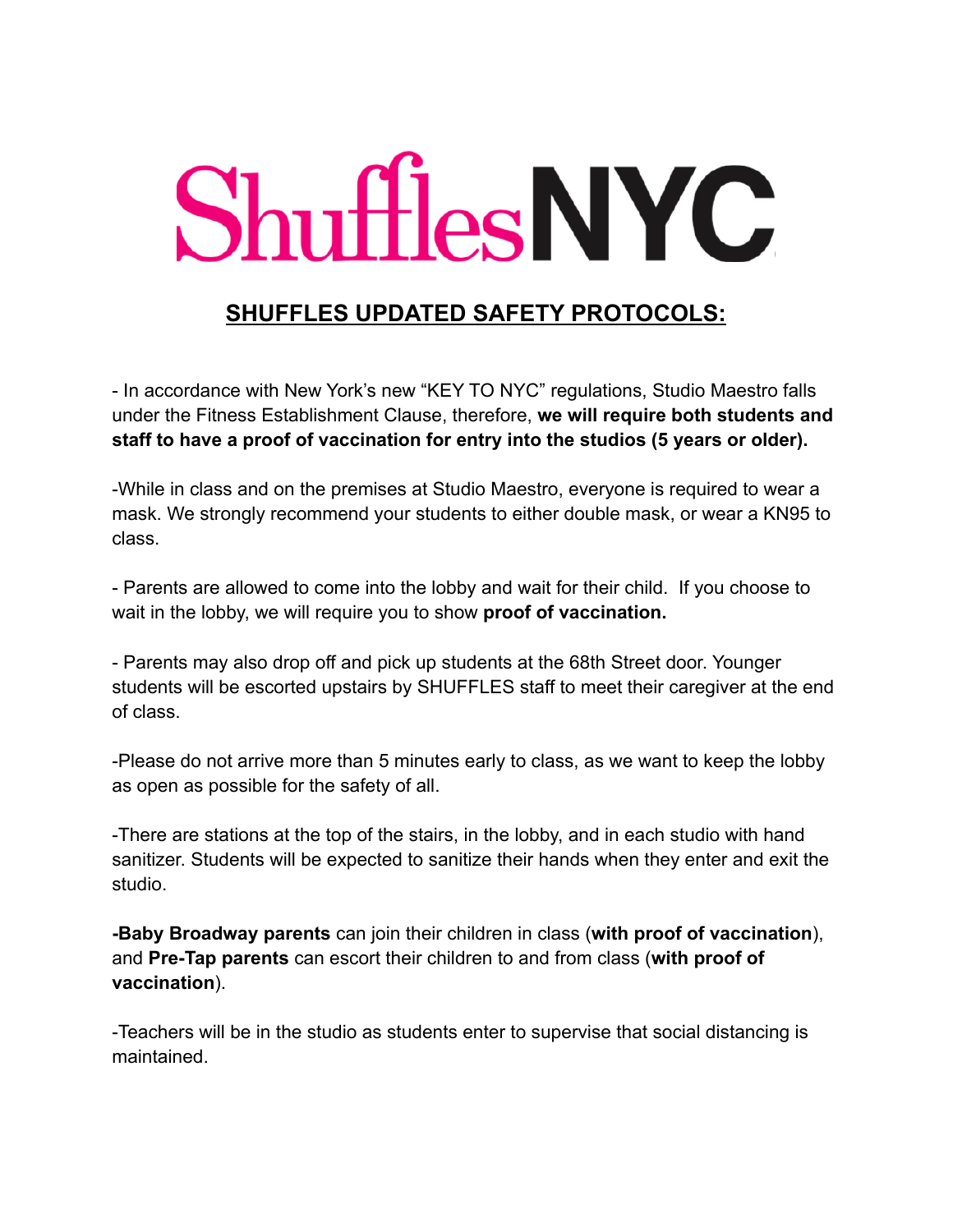-Students will place their belongings, including bags, water bottles, shoes, and coats in designated, distanced spots along the wall.

-Capacity in each studio will be restricted to avoid crowding. Capacities are as follows:

-Studio 1: 20 people (including teachers & pianists)

-Studio 2: 25 people (including teachers & pianists)

-Studio 3: 15 people (including teachers, pods/privates only)

-Classroom: 2 people (including teacher)

-The studio facilities are cleaned nightly and deep-cleaned/sanitized weekly.

*-Studio Maestro installed new state recommended HEPA air filtration systems along with new fans on the upper sides of each wall to boost outside air flow.*

*-If a student, parent, or anyone in your home has been diagnosed with COVID-19 or has been notified by the NY Department of Health that they were in contact with an individual infected with COVID-19, you must notify SHUFFLES at once.*

-If a student/teacher tests positive for COVID-19, we will contact trace and the class will go on Zoom.